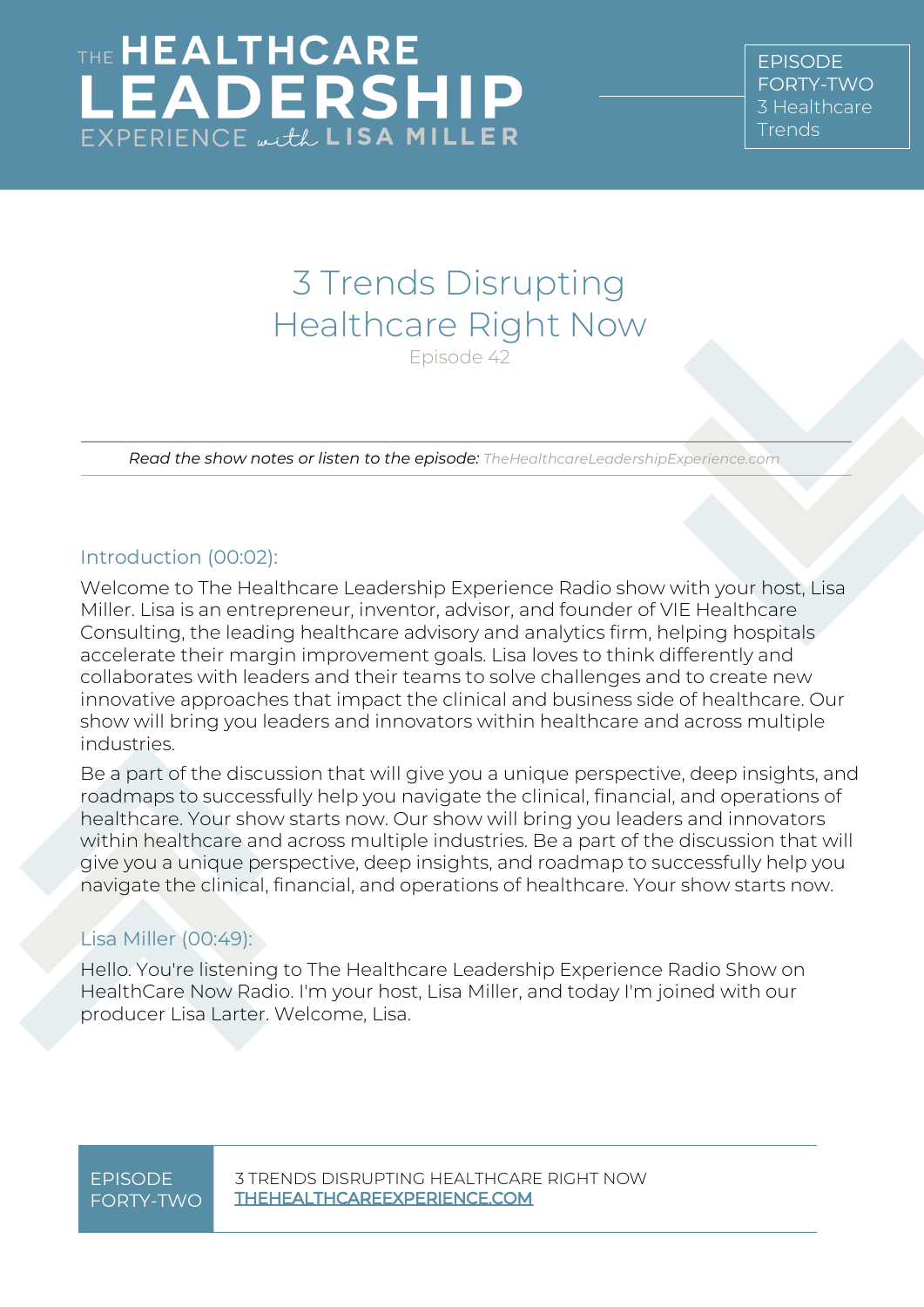**FPISODE** FORTY-TWO [3 Healthcare](https://www.thehealthcareleadershipexperience.com/3-trends-disrupting-healthcare-right-now-episode-42/)  **[Trends](https://www.thehealthcareleadershipexperience.com/3-trends-disrupting-healthcare-right-now-episode-42/)** 

### Lisa Larter (01:02):

Thanks, Lisa. Thank you for having me back for another show.

#### Lisa Miller (01:05):

Yes, exciting. Two weeks in a row and I see lots more shows in our future for 2022.

#### Lisa Larter (01:11):

I look forward to it.

#### Lisa Miller (01:13):

So, today, we're going to be talking about a really interesting topic. It's one of my favorite, and I think it's one of yours as well. It's healthcare disruption — but with a twist. It's healthcare disruption, the patient experience, and what hospitals can learn from corporations that are making money with healthcare trends. So it's an interesting mix of three trends and topics.

#### Lisa Larter (01:37):

For sure. Lots going on there. That's for sure.

#### Lisa Miller (01:40):

Let's start with Amazon. You, for the last year plus, have been sending me emails, text messages talking about how I should be paying more attention to Amazon and what's going on in the pharmacy. Since you have been pushing that trend to me, I want you to talk a little bit about that and then we can continue with the disruption in healthcare.

### Lisa Larter (02:08):

Well, I just think healthcare is experiencing...I call it the Amazon-geddon effect, right? Amazon is looking for ways to tap into the healthcare industry in any way they can, from creating their own group healthcare facilities and plans and pharmacy and testing and distribution that is far superior than what you see for typical pharmacies. I think they are a big risk. I don't remember the names of the guys, but it's not just Bezos.

### Lisa Larter (02:41):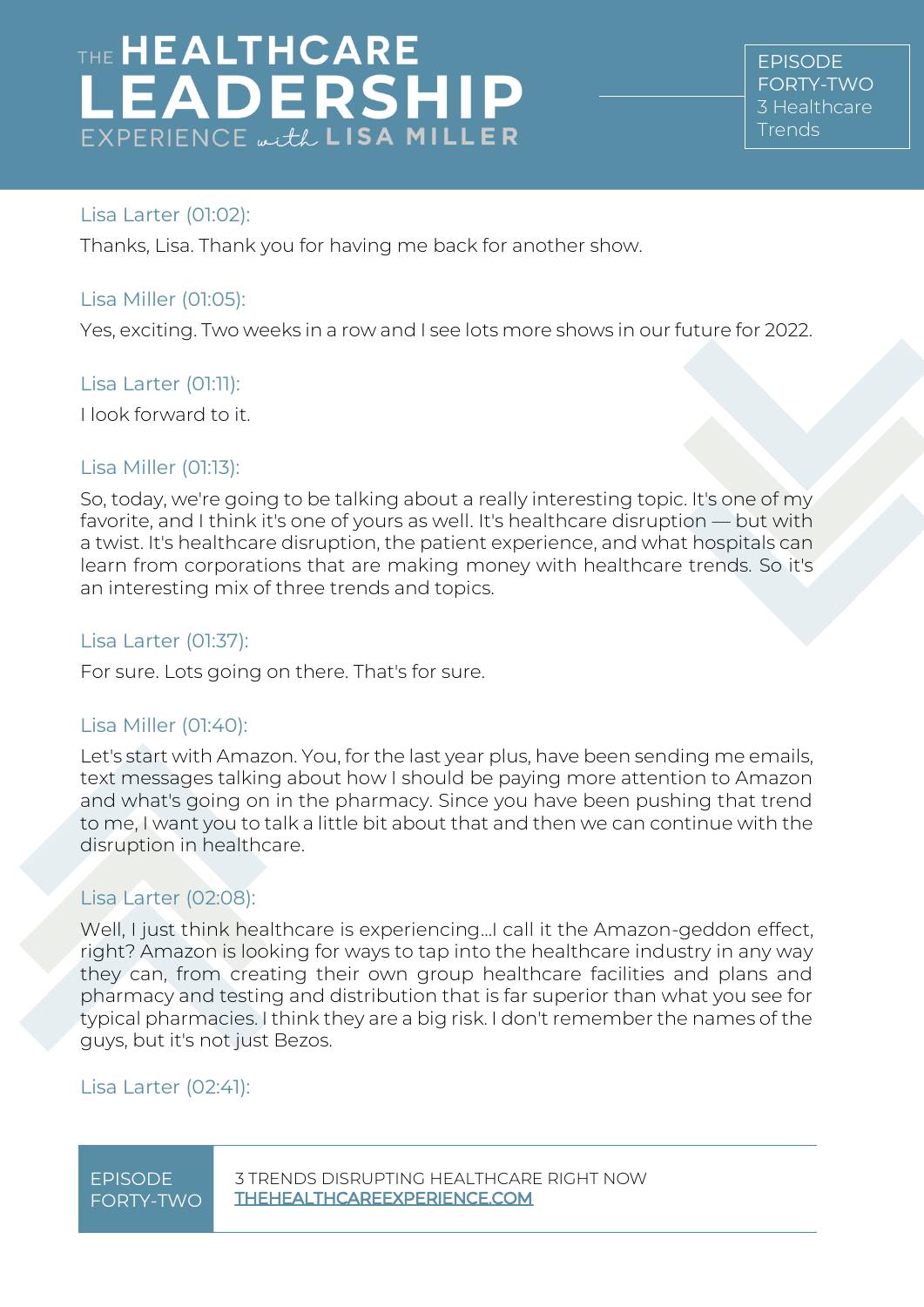EPISODE FORTY-TWO [3 Healthcare](https://www.thehealthcareleadershipexperience.com/3-trends-disrupting-healthcare-right-now-episode-42/)  [Trends](https://www.thehealthcareleadershipexperience.com/3-trends-disrupting-healthcare-right-now-episode-42/)

There's a bunch of men from the technology industry that have a lot of money that have come together to kind of spearhead some of these initiatives. I think that anyone that doesn't take what they're doing seriously is almost operating with blinders on.

### Lisa Miller (02:58):

Because you pushed me to really look into this space because I talk about it from a different perspective. I talk about it from diagnostics, and we talk about it from patient experience, but I started to do some research and what's interesting, couple of things. It's a trillion-dollar opportunity, right? But Amazon bought the start-up, PillPack in 2018 for \$750 million, which is just extraordinary. At the time, PillPack was doing about \$299 million in sales. What's unique about PillPack is that they really were able to create a packaging system for pills in every single state.

#### Lisa Miller (03:35):

They really had solved the problem or the ability to provide a PillPack service nationwide, right? I'm going to take a step back. I'm going to use a personal example. My mom has not a lot, but let's say maybe 12 pills throughout the day. I would go to the regular, the big Walgreens, CVS to fill hers and she would too. She was kind of doing her own pills. It's tough for seniors. They get the trays and they put them in the trays. But I got very nervous after my mom had a stroke and I was putting her medicines in AM, PM. I felt like, what if I made a mistake?

### Lisa Miller (04:11):

That could be really devastating. I went to our local pharmacy for just a different reason. And on the front, as a retail, local pharmacy, they had these packs of pills. I saw it when I go in and I thought it would be too hard to do. Everything in my head, we don't like change, but I finally went in, because I talked to the pharmacist. I'm like, "Can I talk to pharmacist?" And he came out and I'm like, "Well, how complicated?" He's like, "No, just bring your prescriptions and we do the rest." And that's been like three and a half years, maybe four years.

### Lisa Miller (04:43):

My mom gets a box every day. I have packs in a morning at different times, a matter of fact, 7:00 AM, 1:00 PM, 6:00, 7:00. Every pack has a time and it lists the medicines. It's great. Now, the reason why I went through that whole story is

# FORTY-TWO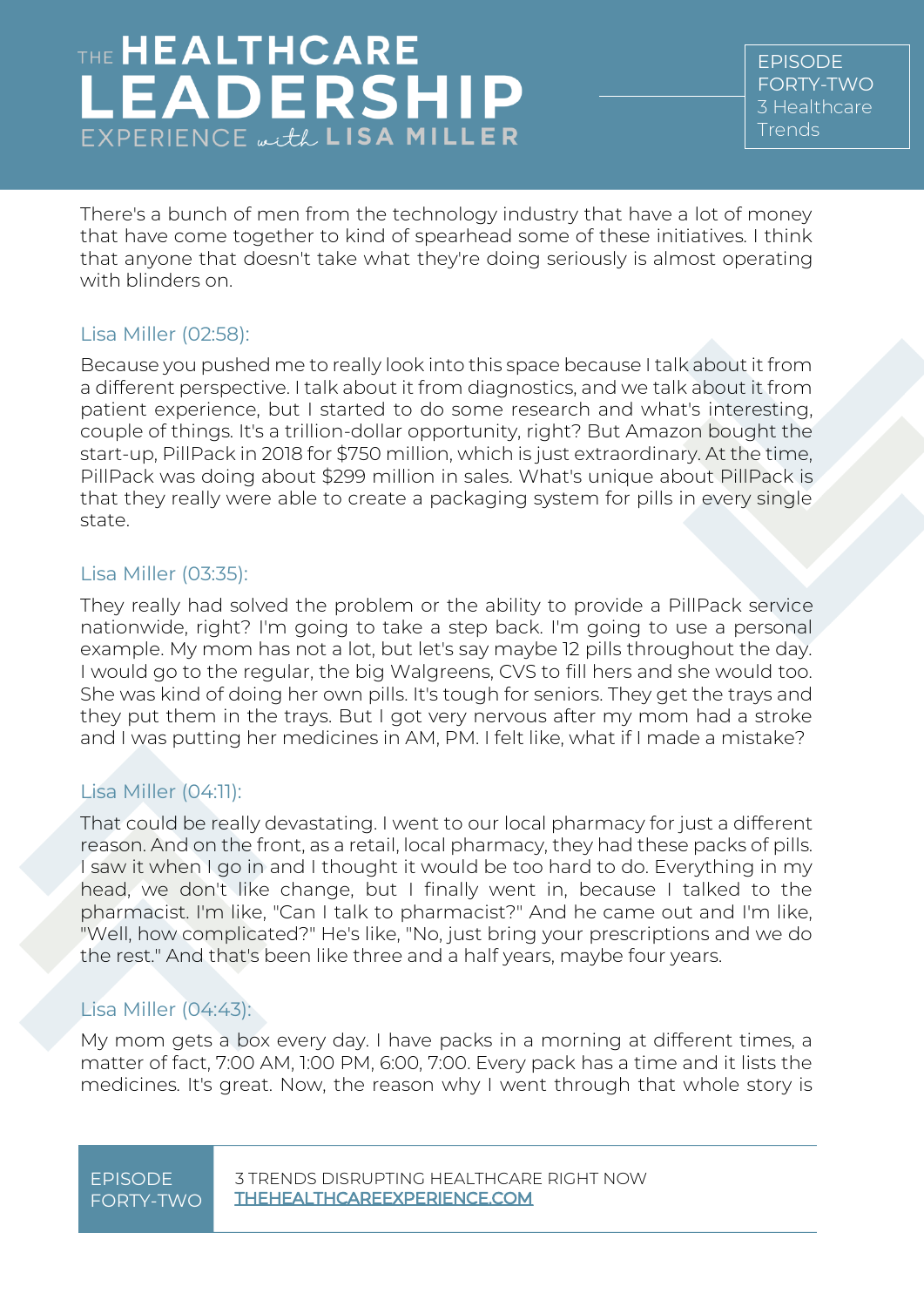EPISODE FORTY-TWO [3 Healthcare](https://www.thehealthcareleadershipexperience.com/3-trends-disrupting-healthcare-right-now-episode-42/)  [Trends](https://www.thehealthcareleadershipexperience.com/3-trends-disrupting-healthcare-right-now-episode-42/)

PillPack as a company is brilliant and Amazon buys PillPack and this trillion dollar opportunity. Everyone thinks I can't get into this anymore because Amazon is in this space. I have a local pharmacy who is giving out these medication boxes. I tell everybody about it, and I think it's brilliant.

### Lisa Miller (05:20):

My idea behind this, and I want to talk a little bit more about your thinking, is I know that hospitals are partnering with Walgreens and CVS. They're all kinds of JVs and they're working through the ways that they can rightly so have some revenue from this pharmacy spend and really help patients be able to take their medication to track it. But I think it's going to be disrupted. I think Amazon's going to disrupt CVS and Walgreens.

#### Lisa Larter (05:49):

Absolutely. They're going to become the next bookstore, because they actually think that people won't stop coming to the bricks and mortar store to get their prescriptions. But the truth is, when you're sick, the last thing you feel like doing is going to the pharmacy to get medication, and Amazon's got same day delivery now in most major cities. And if not, next day delivery in most non-major cities. This whole pandemic has actually trained people to stay home when you're sick.

### Lisa Larter (06:20):

And guess what? Amazon's got you covered. And guess what? Amazon isn't charging you the premium fee that a service like Instacart charges you when you buy your products from them. It's a huge risk for pharmacy right now.

### Lisa Miller (06:34):

Huge. And like you said, let the pharmacy come to you, right? They are bringing the pharmacy right to your doorsteps. And what I didn't know, which I'm so grateful that you pushed me to do this research, is that Amazon is helping show their customers clearly what the pricing will be. The big pain point for people is not understanding the pricing. If you've got clarity with everyone's budgets and particularly with older Americans, if you can get clarity around what you'll spend, they're providing this transparency, it's amazing.

## FORTY-TWO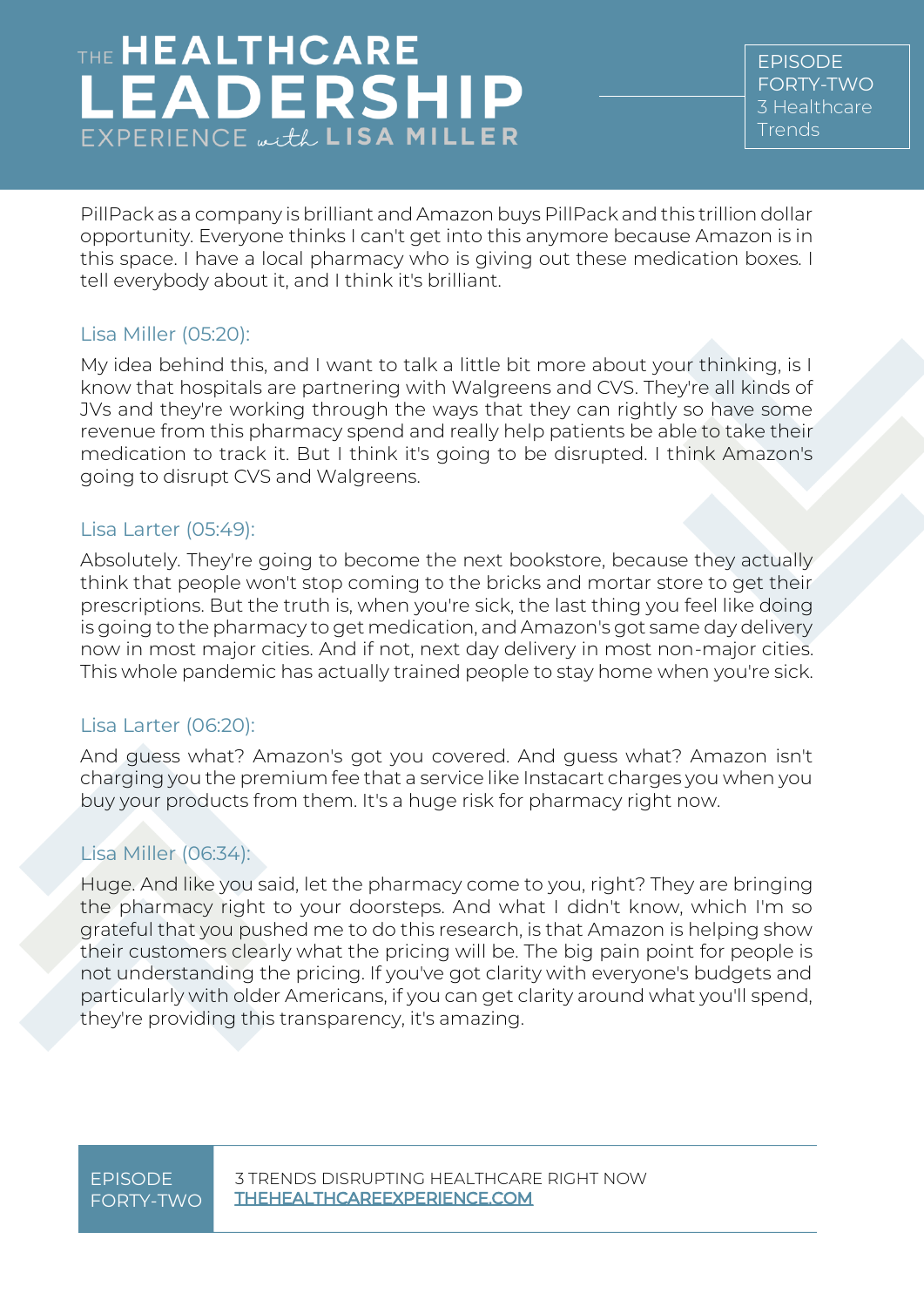EPISODE FORTY-TWO [3 Healthcare](https://www.thehealthcareleadershipexperience.com/3-trends-disrupting-healthcare-right-now-episode-42/)  [Trends](https://www.thehealthcareleadershipexperience.com/3-trends-disrupting-healthcare-right-now-episode-42/)

### Lisa Miller (07:08):

There's a study here. According to a study published the National Library of Medicine, approximately 25% of older adults on a fixed income have delayed or non-filled medications due to their higher cost. In addition, the pandemic has cost millions of people their jobs and in theory their health insurance coverage. So this whole population of maybe 29 million non-elderly uninsured individuals is significant, and Amazon wants to address both of those population, the older adults, the uninsured, or maybe the underinsured, and they're going to do it.

### Lisa Miller (07:44):

I think this population, maybe not the elderly so much, but maybe the under or the uninsured, hospitals have shied away from. Now, Amazon is going towards those and they can. Not only do they make it easy, they can deliver to your door. I mean, how many of us had frustrating conversations at CVS or Walgreens, the big box, whoever it may be. That's why I go to a local community pharmacy. I know my pharmacist and it's easy. He gives me this medication box, but I think Amazon's really going to disrupt this.

### Lisa Miller (08:17):

I think it's going to impact hospitals, again, because I think they're relying on these relationships, those JV relationships or those partnerships, when they themselves should be the force that disrupts.

### Lisa Larter (08:31):

They should or they should be partnering with Amazon. Amazon should be part of their distribution strategy because Amazon has it figured out. And so instead of you dealing with it, why not just get paid based on the uploading of the prescriptions and the fulfillment through Amazon. They could literally print money without needing to hire people to do any of the work.

### Lisa Miller (08:52):

That's really smartly said. I mean, you think about how many businesses or people have made money just by using Amazon as their platform. Not only that, there's books written about how to use Amazon to sell on Amazon. You're absolutely right. Maybe that's the disruption for hospitals to partner with the big giant.

# FORTY-TWO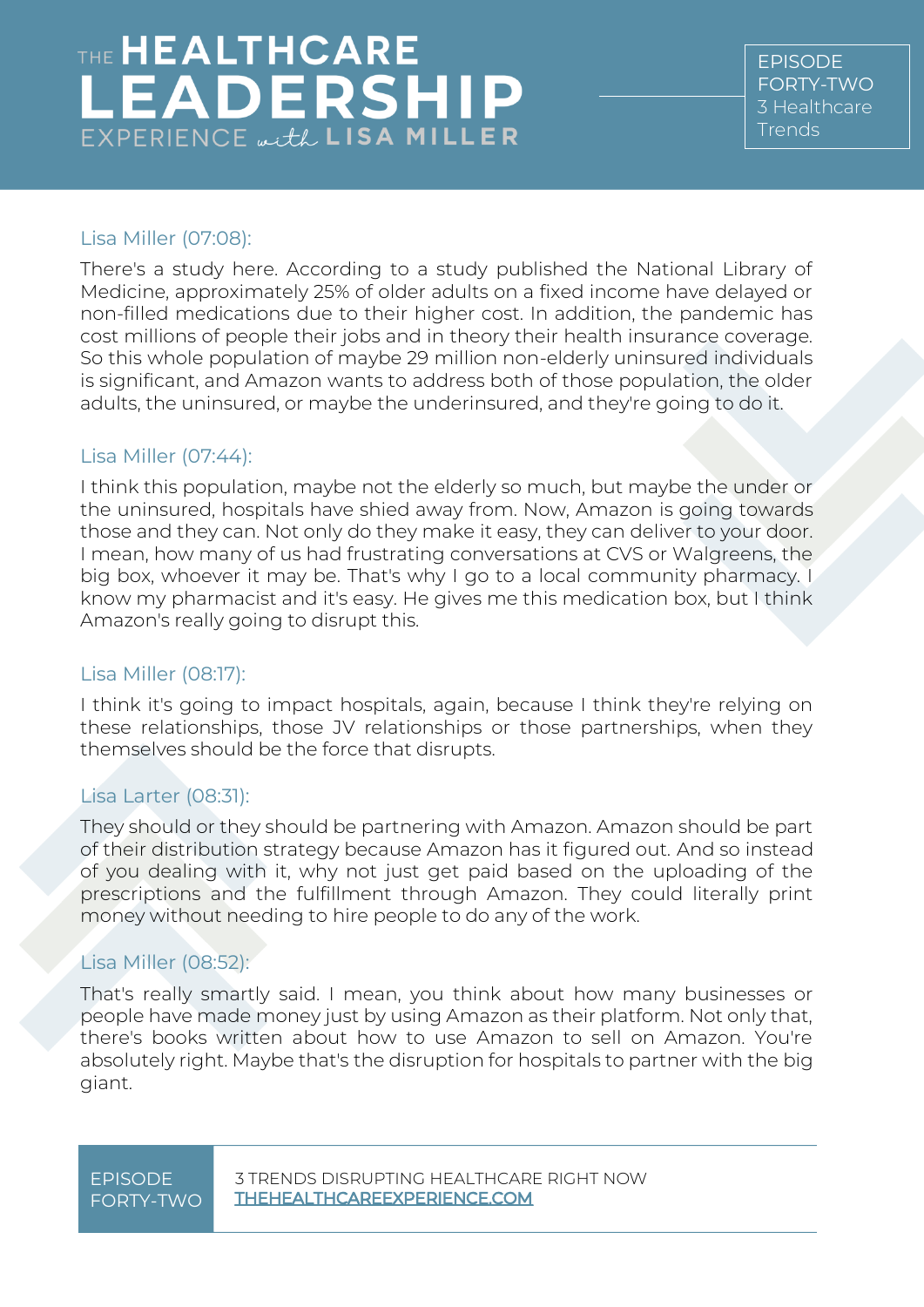EPISODE FORTY-TWO [3 Healthcare](https://www.thehealthcareleadershipexperience.com/3-trends-disrupting-healthcare-right-now-episode-42/)  [Trends](https://www.thehealthcareleadershipexperience.com/3-trends-disrupting-healthcare-right-now-episode-42/)

The most interesting also in my research that the Aetna former COO was speaking about Amazon and basically... Well, listen, they're not only looking this from a trillion-dollar opportunity, but what he said is PillPack, but it wasn't necessarily all about the pill.

### Lisa Miller (09:28):

He said it was about getting into the home with Alexa where they can learn more about what to do to provide health. Now, you think that's alarming, right? Alexa's going to learn. How many times have been said in your house, and then you like open up your phone and all of a sudden it pops up. But think about their mindset, right? If we, as healthcare providers, were so interested in learning more how to provide health, you wonder what we would be doing better to serve our patients. To me, that was the gem, right?

### Lisa Miller (09:59):

Obviously they want to get into a trillion dollar marketplace, but they really want to understand what other ways that they can provide healthcare. I think they're right, because what goes on in the home, whether it's caring for your family or is food and issue, what are the different issues, and they're going to learn a lot about what goes on in the homes. I think that's also a very disruptive mindset.

### Lisa Miller (10:21):

I think if we had more of that curiosity and insight about what goes on in the homes of our patients and in our communities, there's probably more problems we could solve and be helpful.

### Lisa Larter (10:32):

Well, if hospitals were as obsessed with patient experience, as Amazon is with customer experience, that in and of itself would create massive opportunity.

### Lisa Miller (10:44):

It's surprising we're still talking about this to some degree, right? I mean, you and I have audit discussions about enhancing the patient experience. But somehow, or another, these large corporations do it. They great patient experience, or they are putting in innovative ways to connect with the patients or to reduce wait

# FORTY-TWO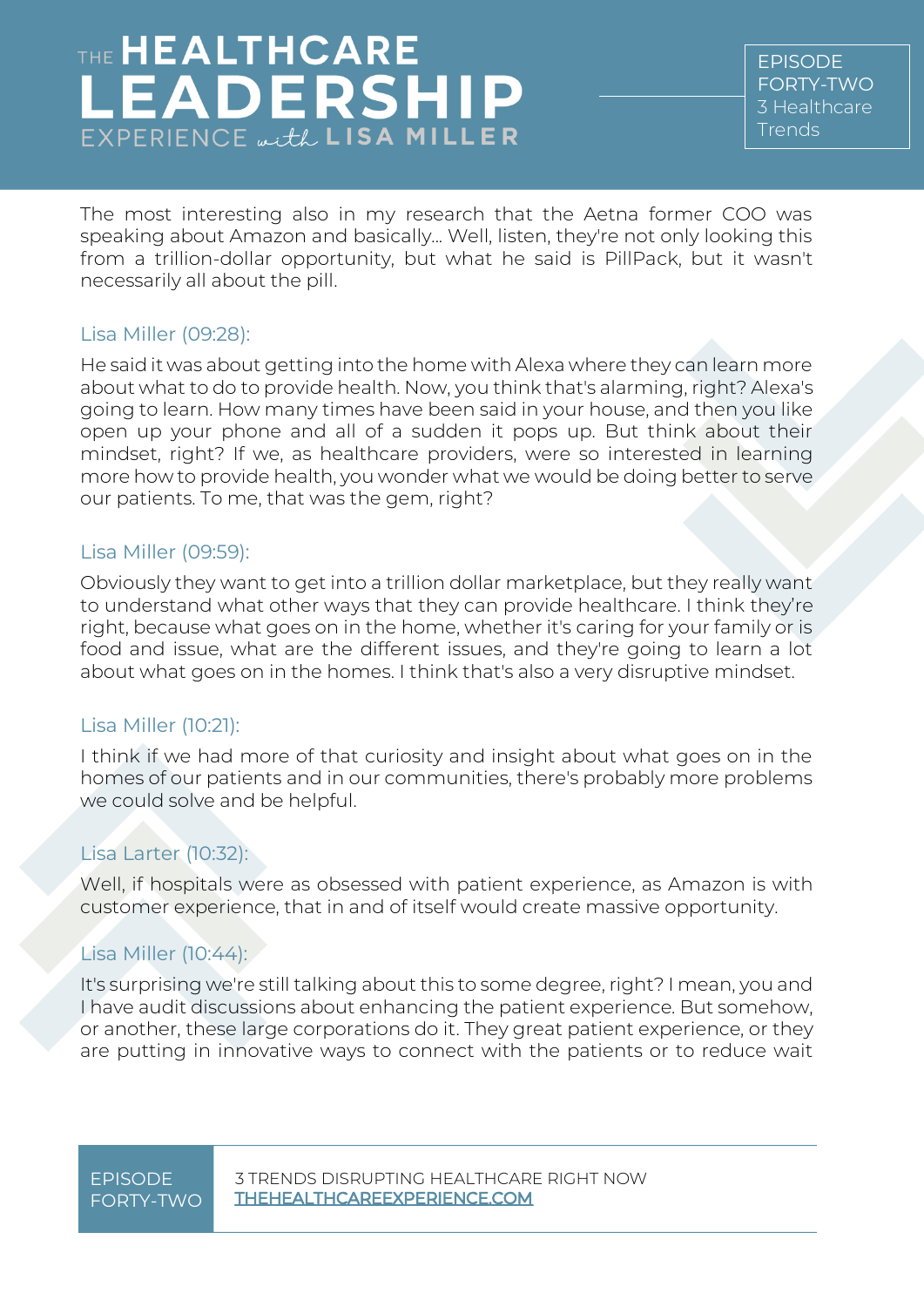EPISODE FORTY-TWO [3 Healthcare](https://www.thehealthcareleadershipexperience.com/3-trends-disrupting-healthcare-right-now-episode-42/)  [Trends](https://www.thehealthcareleadershipexperience.com/3-trends-disrupting-healthcare-right-now-episode-42/)

times. There's concierge medicine. There's PE companies getting into a space. Why is it that there's so many people running into the healthcare space?

### Lisa Miller (11:15):

We think maybe the hospitals and health systems are like, "Oh, there's a nothing I can do. Wait time is wait time. It's just part of the process." I don't think it is. I would challenge the ER wait time. You and I just had a conversation about a fourhour wait time.

### Lisa Larter (11:28):

I think it's very similar to what you talked about with zero-based budgeting. Zerobased budgeting requires a distinctly different way of looking at how you do things. And I think the healthcare industry is ripe for disruption right now, and that requires a different way of looking at all aspects of patient care, medicine, diagnostics, rapid testing, you name it. And if healthcare institutions continue to do things the same old way, then someone else will disrupt the industry and the old way will be left behind.

### Lisa Larter (12:07):

It really requires true innovative thinking and leadership to change an industry that has been around forever.

### Lisa Miller (12:17):

Yeah, absolutely. It's been around forever and hospitals are closing. I don't think there's a reason why any hospitals should close. Absolutely none, particularly when this is such a big marketplace. People are putting money out of pocket, whether it's just being more on the financial side, or it's looking for innovative ways. And right after our quick break, we're going to talk about diagnostics. I've been talking about diagnostics as a way for hospitals to have this non-typical non-traditional patient care revenue, right?

### Lisa Miller (12:50):

There's a lot of companies that have been around for years. They offer three or four or five, six different tests. You can go to a location. It's kind of like a pop-up diagnostic center. It's \$139, \$189, and that's a multi-hundred-million-dollar business. And there's so much now emerging.

# FORTY-TWO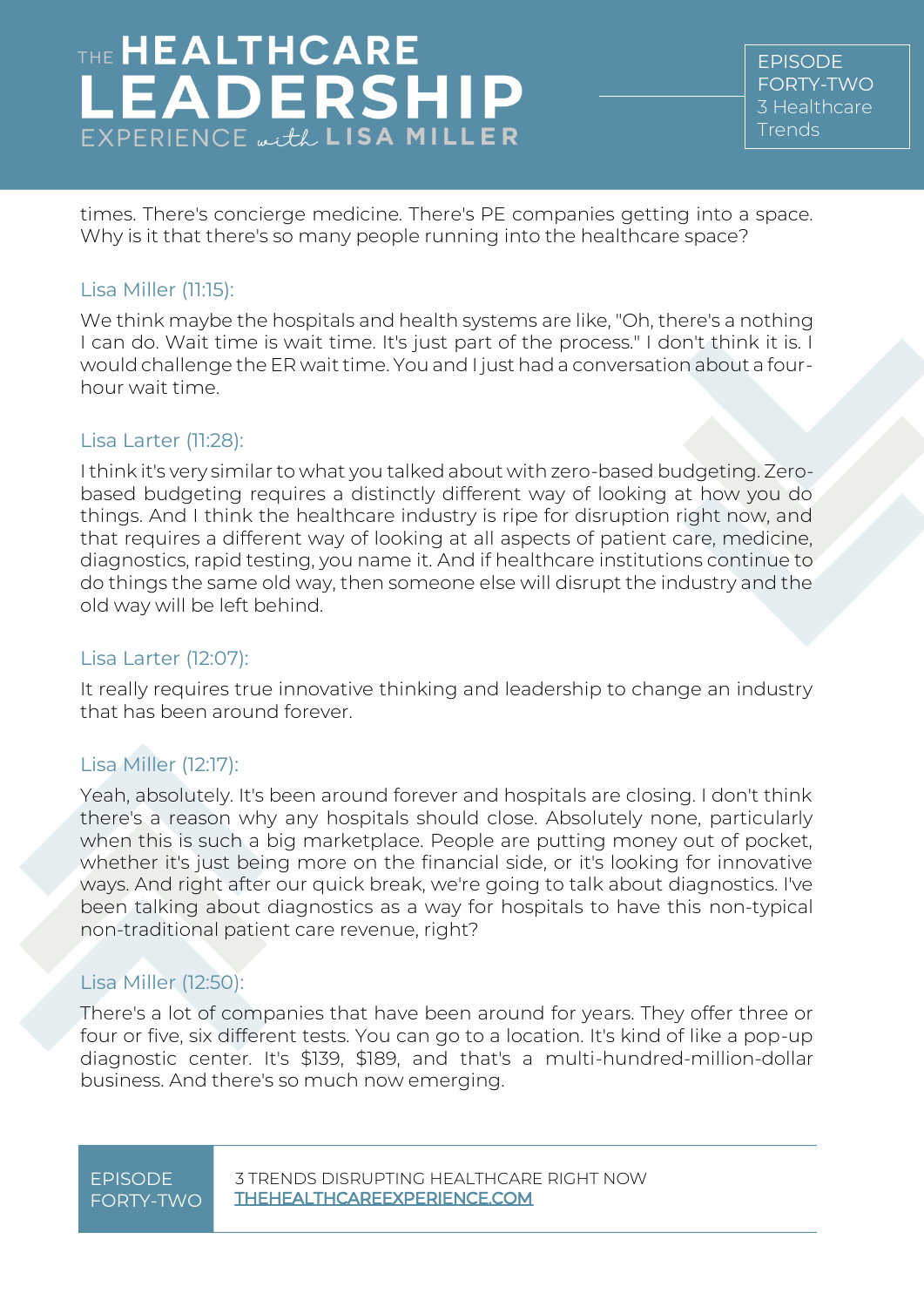EPISODE FORTY-TWO [3 Healthcare](https://www.thehealthcareleadershipexperience.com/3-trends-disrupting-healthcare-right-now-episode-42/)  [Trends](https://www.thehealthcareleadershipexperience.com/3-trends-disrupting-healthcare-right-now-episode-42/)

Lisa Larter (13:10): COVID at home rapid testing.

### Lisa Miller (13:12):

Yeah, exactly.

### Lisa Larter (13:13):

Over the last two years, we have educated people on how to do rapid testing at home. Why not buy your test on Amazon and test at home? It used to be go to the hospital to get that test, right?

### Lisa Miller (13:24):

I think that's coming.

If you're just tuning in, you're listening to The Healthcare Leadership Experience Radio Show on HealthCare Now Radio, and I'm your host Lisa Miller. Today, I'm joined with Lisa Larter, who's our producer, and we're talking about healthcare disruption, patient experience, and maybe ways hospitals can add to their revenue by looking at trends.

This show is sponsored by VIE Healthcare Consulting, the leading healthcare advisory and analytics firm, helping hospitals accelerate their cost savings and margin improvement goals since 1999. You can learn more about VIE Healthcare at viehealthcare.com.

### Lisa Miller (13:58):

So, on the second half of the show, I wanna talk about diagnostics because diagnostics is really interesting, right? You can do diagnostic scans, diagnostic blood tests, saliva tests. There's a whole full array of diagnostic services. We've had executive health exams, but I feel like they might miss a population just by what they call it, right? What if you're not an executive, but you still want to have a health exam like that,thorough? But we've had it around for a long time.

### Lisa Miller (14:30):

There's new ones kind of popping up in different places. I just think and I've had discussions with people over the years, because of the nature of what a hospital

# FORTY-TWO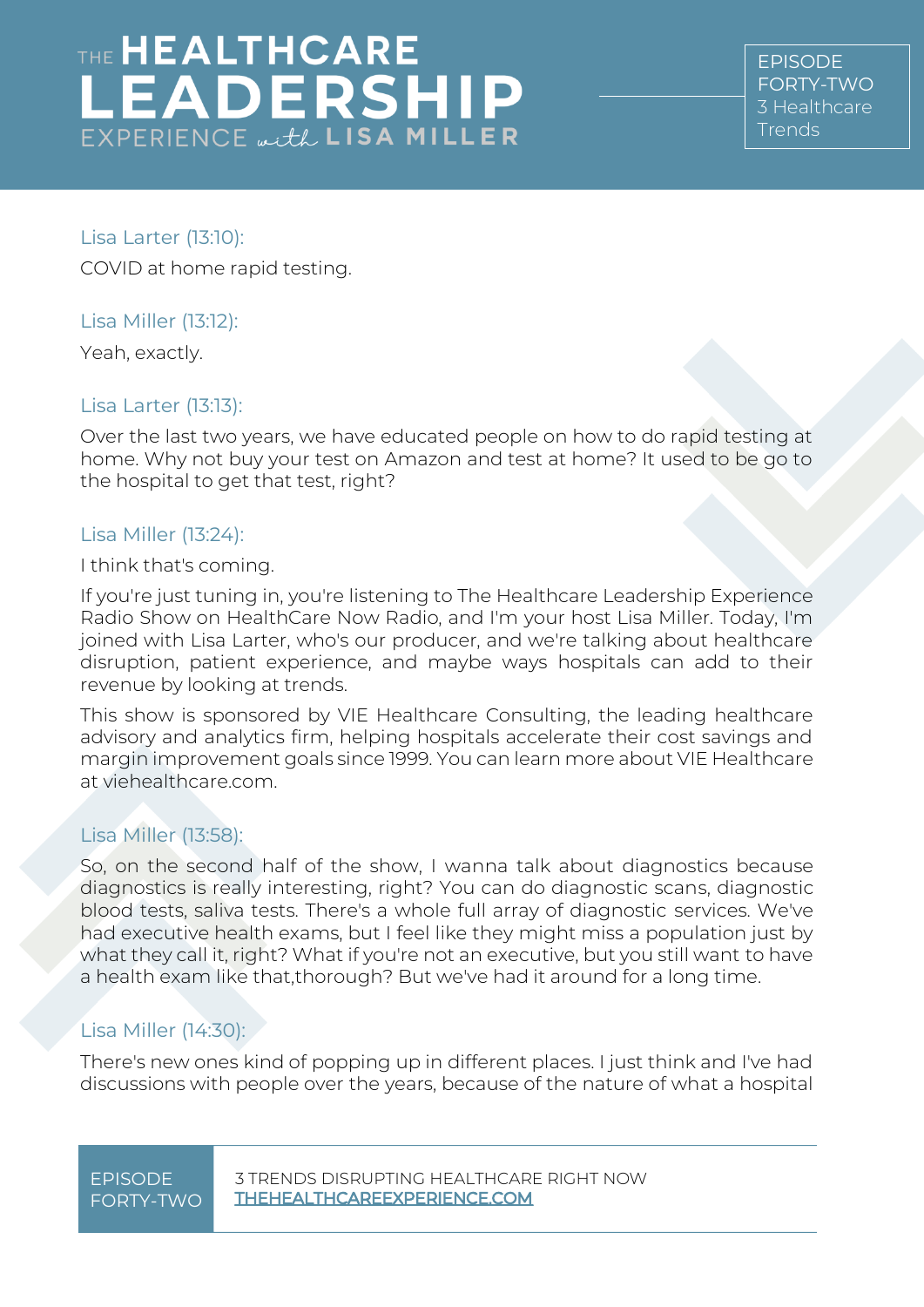EPISODE FORTY-TWO [3 Healthcare](https://www.thehealthcareleadershipexperience.com/3-trends-disrupting-healthcare-right-now-episode-42/)  [Trends](https://www.thehealthcareleadershipexperience.com/3-trends-disrupting-healthcare-right-now-episode-42/)

does, they do the exams, they do these diagnostics, they're doing lab tests, because of their experience in this field and their authority in the community, they are ripe to take these models. These companies that are investing multimillion dollars that are looking at pulling in these same tests the hospitals have access to and creating a bundle, or a program, and then selling it 100% out of pocket.

#### Lisa Miller (15:09):

The hospital should be looking at this market to say, "Wait a minute, I want to do this in our community. I want to make this accessible to executives or regular, just the middle class people who they may spend a thousand dollars a year on a full body MRI or a full cancer screening, a blood test," but hospitals need to be doing this. This is the place they should be doing it because the marketplace is already there.

#### Lisa Larter (15:33):

It's a great marketing opportunity for hospitals, and they've already got the infrastructure built in if they would start marketing it to the right people. I bet you here are a lot of people that don't even know that they can go for cancer screenings and MRIs and all that kind of stuff.

#### Lisa Miller (15:49):

Even if you look at early cancer detection, Lisa, there's so many cancers that can be detected early. In fact, there's one out in the marketplace that's been there for a little bit now. The simple test screens for over 50 types of cancer, of which 45 lack regular screening tests today. Only five we get screened for regularly. There's 45 that we don't. And as everybody knows, early detection saves lives, right? I mean, if you can detect something in a stage one state, the outcomes and the survivability and just your overall health, the outcomes are just significantly better.

### Lisa Miller (16:30):

There are a couple of the things I think hospitals should be looking at, right? Could they offer early cancer detection? Really sell that as a standalone. There's a company I believe called Larry. They partner with hospitals and even individuals can reach out to them. But hospitals partnering with companies that have really been innovative in terms of their diagnostic testing. If I'm a hospital,

# FORTY-TWO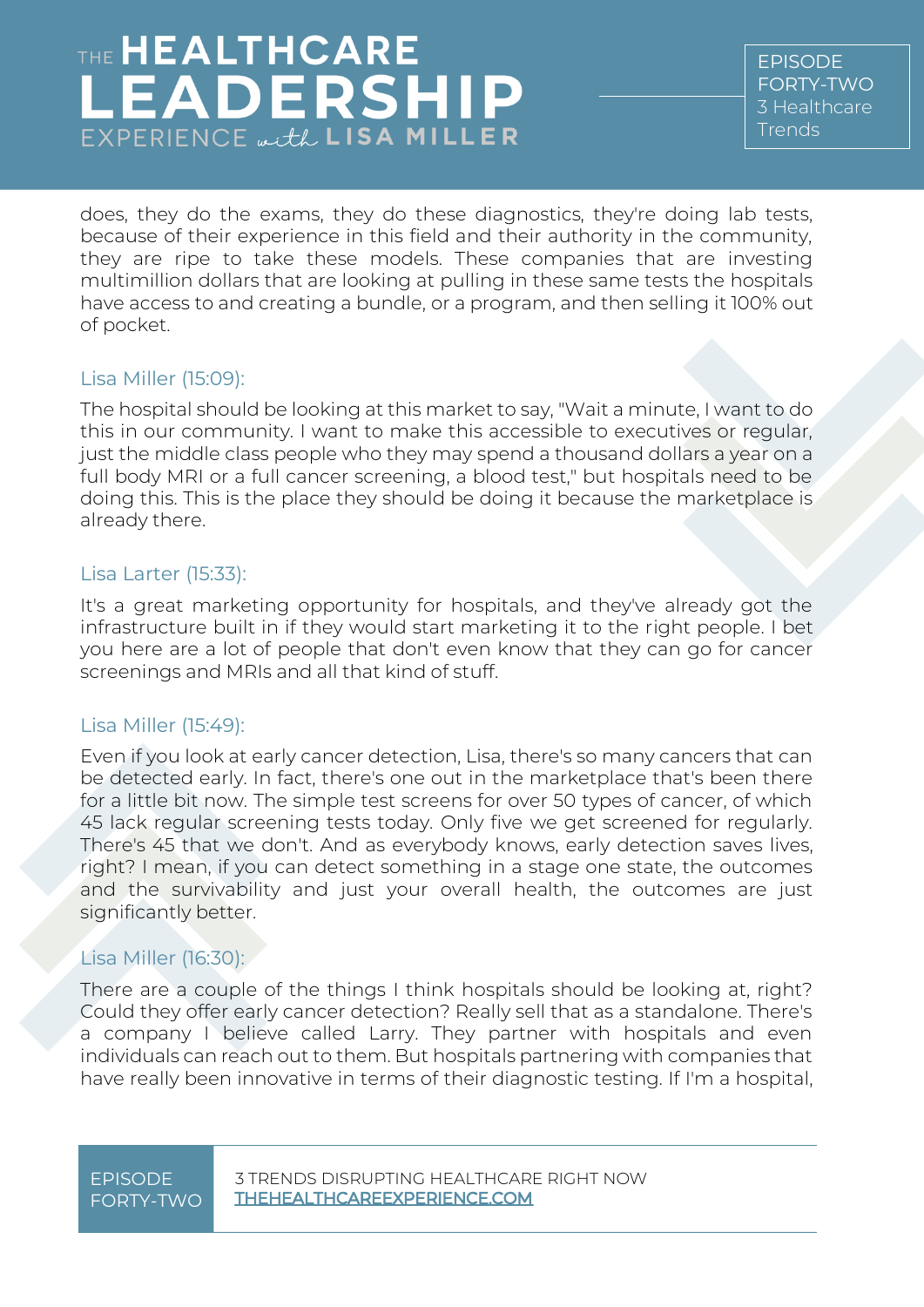EPISODE FORTY-TWO [3 Healthcare](https://www.thehealthcareleadershipexperience.com/3-trends-disrupting-healthcare-right-now-episode-42/)  [Trends](https://www.thehealthcareleadershipexperience.com/3-trends-disrupting-healthcare-right-now-episode-42/)

I'm looking at maybe a standalone cancer detection. I am pushing that out to my community. It's outside of insurance.

### Lisa Miller (17:05):

Just like these companies are selling these programs, the hospitals can do the same thing. Again, we've got organizations like the Cleveland Clinic. They have an executive health exam, but these hospitals can offer programs like a full body MRI, maybe two or three kind of different tests that they push out. And because they are the community authority, they will get patients coming in paying out of pocket for diagnostic tests. There's no question. It's a multi-trillion dollar business now.

### Lisa Larter (17:35):

Right. But the problem is a lot of hospitals are behaving like firefighters instead of fire prevention specialists. And so if all you do is fight fire, then you don't have time to think about prevention because nobody wants to hear about fire prevention when their house is burning down. Healthcare has really become the house is burning down. What healthcare needs to become is how do you prevent your house from catching fire to begin with? That's the kind of thinking they need.

#### Lisa Miller (18:06):

Absolutely. But I think what happens is, is that their core business or their core mission is that patients coming in, right? It's saving lives, surgeries. It's that typical approach versus moving that to prevention, detection, maybe helping with performance. You could have both. You could have saving lives and surgeries and having great outcomes, but you could also have this great community hospital and health system that's saying, "Listen, come to us for,'" like you said, "fire prevention.

### Lisa Miller (18:43):

"Come to us", that we can help you detect anything that may be going on. More than likely since you live in the community, you probably would come here to help with any problems." Right? These people are flying all over. They're flying to different parts of the country, flying to different parts of the world and really, frankly, getting tests and diagnostic tests that any hospital could do.

# FORTY-TWO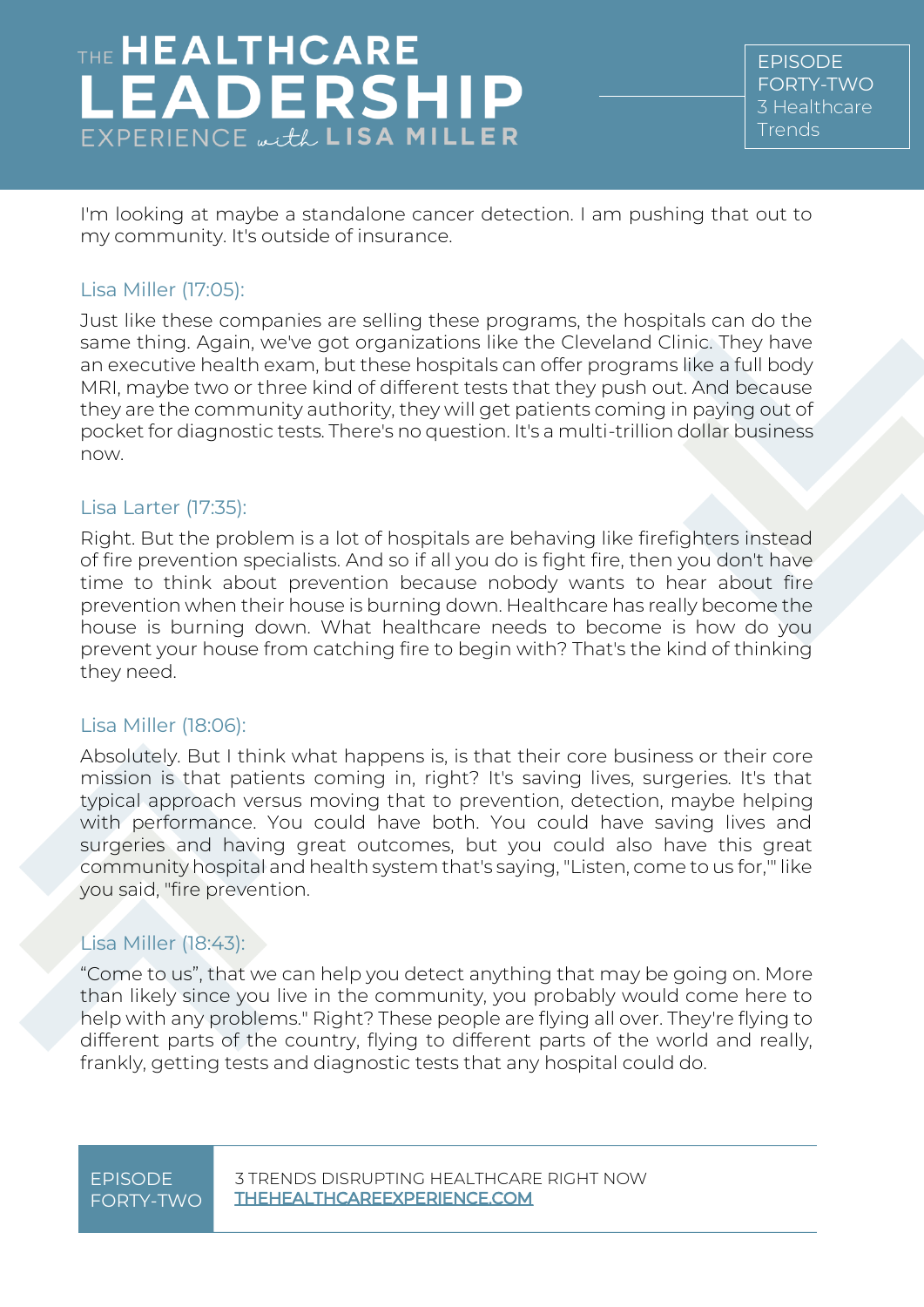EPISODE FORTY-TWO [3 Healthcare](https://www.thehealthcareleadershipexperience.com/3-trends-disrupting-healthcare-right-now-episode-42/)  [Trends](https://www.thehealthcareleadershipexperience.com/3-trends-disrupting-healthcare-right-now-episode-42/)

### Lisa Miller (19:05):

They don't need to spend the amount of money that some of these companies and some of these organizations are putting together, and they're backed by PE companies, private equity, and they're making a ton of money. Why can't hospitals have a two-prong approach?

### Lisa Larter (19:20):

Well, they could, but somebody needs to lead it. Again, Lisa, it's all about that. Innovative thinking. It reminds me of when I lived in Nova Scotia and I paid for one of those executive healthcare assessments. I paid thousands of dollars for it. When I got my report and I went to see my family doctor, he was a little dismissive like, "Well, we could have done that here," but nobody was offering to do that there.

#### Lisa Larter (19:43):

Nobody was making it easy for me to have everything done as a one stop shop. Hospitals needed to start thinking about the competition and what they're doing. These companies are making a lot of money, which shows that there is a demand for it. If you don't get involved in that demand, you're going to miss out on the opportunity.

### Lisa Miller (20:02):

Yeah, absolutely. I as - whether it was in strategy or some part of the organization in a hospital, I would be looking at these other companies. In the light of competitor search, they would be looking at other hospitals as their competition. They're always looking at where are patients going. If they're not coming here, where are they going? Hospitals have a lot of marketing initiatives so that patients come to their hospital for those high profitable cases, orthopedics, spine, cardiac. They're looking at the competition trying to get the surgeries and for them to use their health system.

### Lisa Miller (20:37):

Hospitals should be doing the same thing as all these companies that are offering these health exams, diagnostic tests. I would be looking at the whole marketplace saying, "We can take this, this, this, and this, bring it in, have a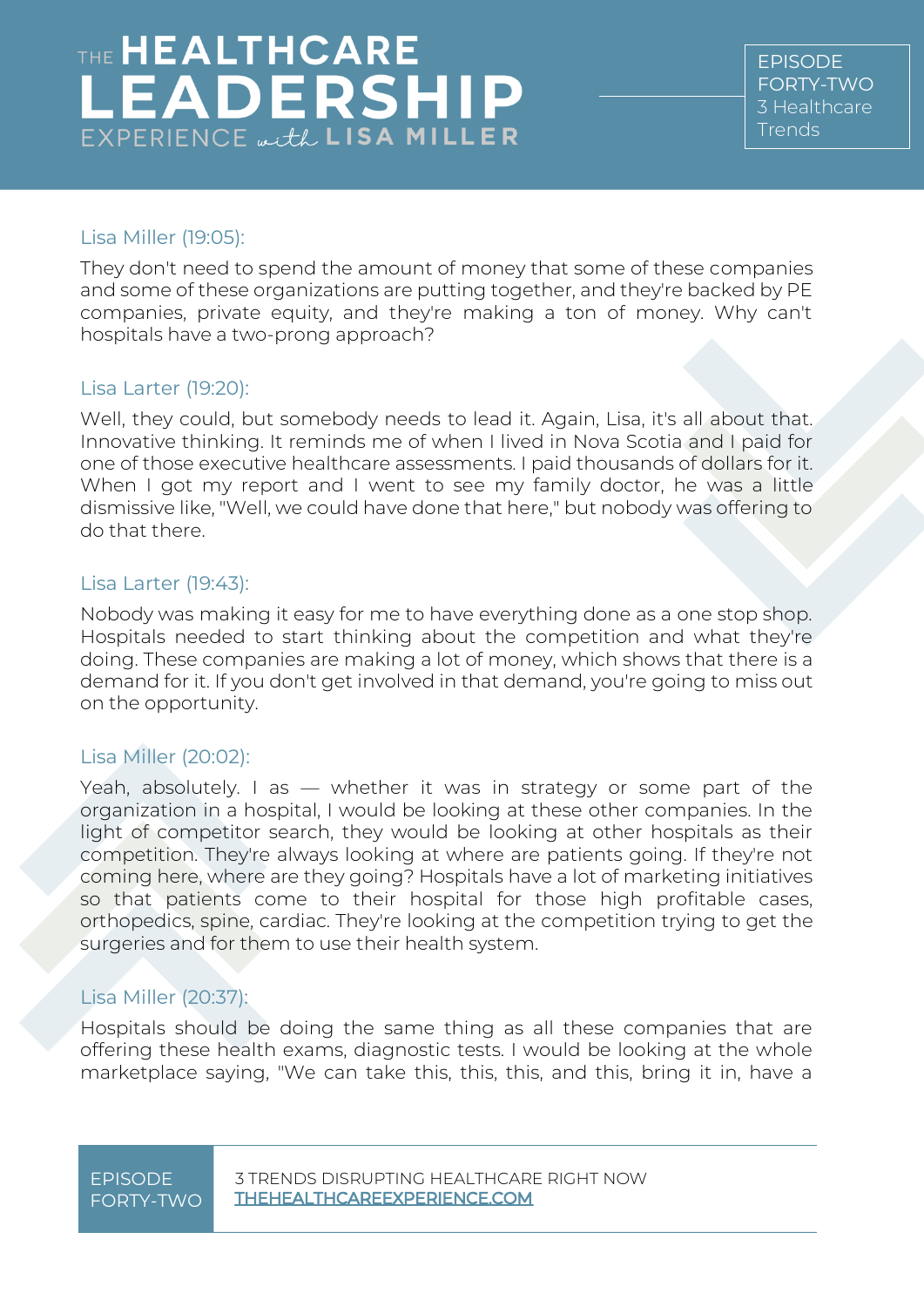EPISODE FORTY-TWO [3 Healthcare](https://www.thehealthcareleadershipexperience.com/3-trends-disrupting-healthcare-right-now-episode-42/)  [Trends](https://www.thehealthcareleadershipexperience.com/3-trends-disrupting-healthcare-right-now-episode-42/)

program. We'll name it, right? It's ours. We claim it. And then we push it out to the marketplace, and we make it easy." And now patients are coming or communities coming and we help preventing disease or capturing and predicting, and we're doing really what our health insurance companies want us to do, and even Medicare.

#### Lisa Miller (21:10):

Who knows? There could be interesting partnerships, funding partnerships. Making a program, creating it, and making it financially accessible, right? You don't have to have a \$20,000 program or a \$15,000 program. What if they were like starting at a thousand dollars and maybe you capped it at four or five thousand, because hospitals could do it because they have the equipment already. You don't have to fund new equipment.

### Lisa Larter (21:35):

Exactly. It could be a step up, right? Here's the initial baseline diagnostics that you need. And then based on those results, you decide if you want additional testing diagnostics done. There's so many ways that this could be approached for the health-conscious person who really wants to be proactive in terms of taking care of themselves. As a society, we've never been taught to do that.

#### Lisa Miller (21:59):

We haven't been taught to do that. Unless there's been somebody who's talking about or we learn about it from a friend, we don't know some of these things exist. I'm in healthcare and I've known for years the diagnostic capabilities. Years ago, my mom had this repetitive cough, and I actually took her to one of those health exams in the city, in New York City. They did a scan.

### Lisa Miller (22:22):

That's interesting is I had the same reply to doctors when I brought the scan back, but we used that scan as a baseline to this day because we saw some spots and they thought it was when she was younger. But I paid out of pocket for that scan, and that was probably 20 years ago. These things have been going on for years. This is not anything new, but hospitals need to pull a program together. What are the three or four things that matter the most, right? And what can we offer to the community? What can we educate?

# FORTY-TWO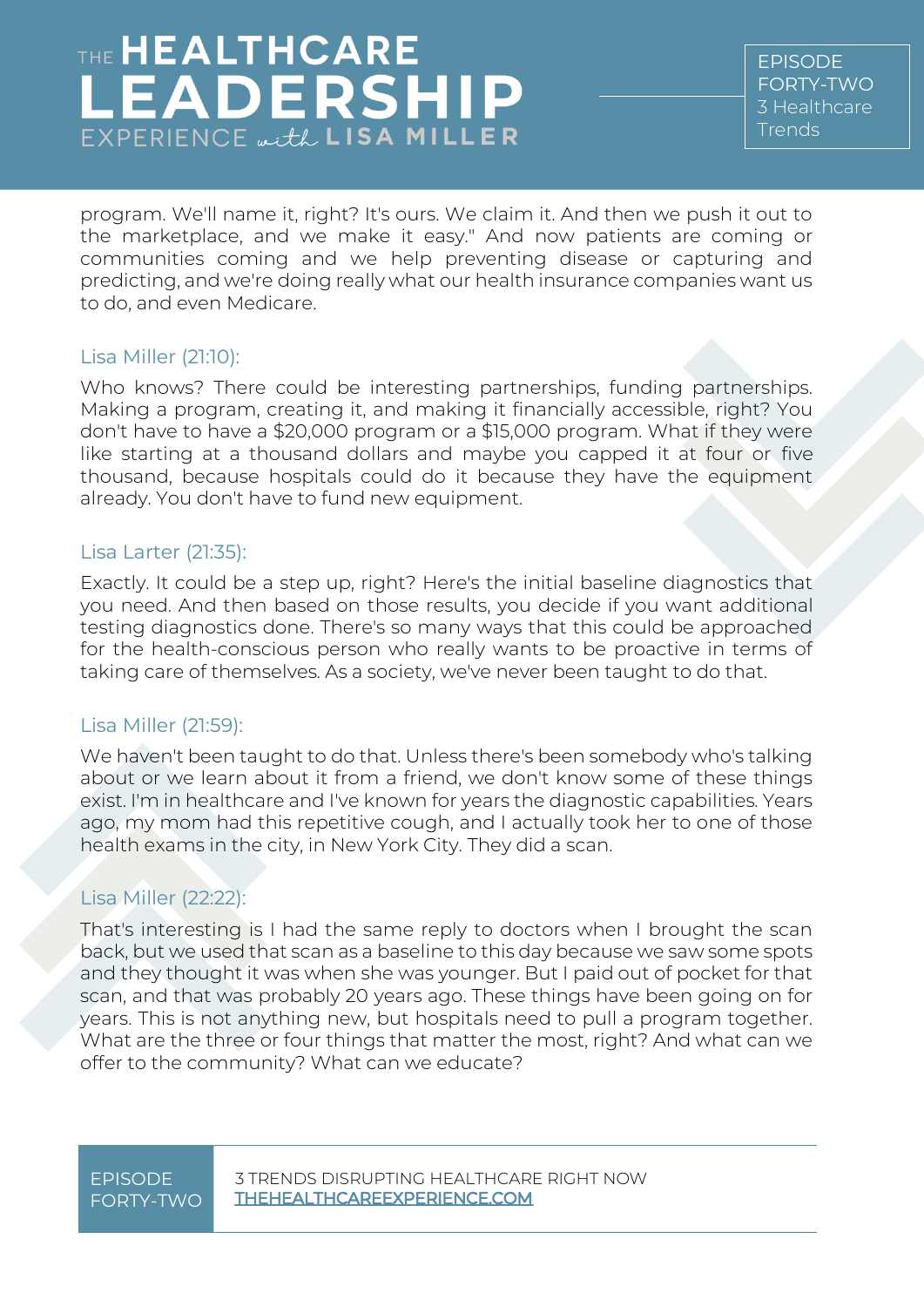EPISODE FORTY-TWO [3 Healthcare](https://www.thehealthcareleadershipexperience.com/3-trends-disrupting-healthcare-right-now-episode-42/)  [Trends](https://www.thehealthcareleadershipexperience.com/3-trends-disrupting-healthcare-right-now-episode-42/)

### Lisa Miller (22:52):

Make it accessible and then maybe even offer financing solutions. I mean, you've got things like a firm or all those other programs where if the patient can get... Or the hospital can say, "Listen, we have a four-pay option," right? Make it easy to buy from. And what's so brilliant about hospital having this arm, they can attach it to concierge services. And then if the patient does need care, well, then they would go right into getting care at their hospital.

#### Lisa Miller (23:20):

What a great competitive advantage for a hospital to have a program where they're really providing diagnostic testing and they're doing it in unique way, having the patients come to the hospital more often. It becomes a source of familiarity, right? Not only when it's painful or there's something else attached to it, right?

#### Lisa Larter (23:40):

Exactly. It's a huge, huge opportunity.

### Lisa Miller (23:44):

I've really enjoyed this conversation, Lisa, and there's probably a lot more to it, but we got to wrap up. But I think there's a couple of things that hospitals can think about as relates to this podcast and our conversation.

I think number one is, how do you look at those companies like Amazon? And to your point, do you partner with an Amazon, or do you have a local approach, like that local pharmacy that I work with? I mean, how do you look at pharmacy differently? I do think it's going to be disruptive.

### Lisa Miller (24:10):

I think that revenue, even if they're working with a JV or some kind of partnership with a larger box chain, is going to change. Why not spend the time to look at how they can look at pharmacy differently? Because I think there's lots of opportunities, whether it's medication packs, whether it's delivering to the patient home. How can you connect to your community and offer value adds? I think that medication box is the platform. Number two, I think the other area is really this diagnostic area.

# FORTY-TWO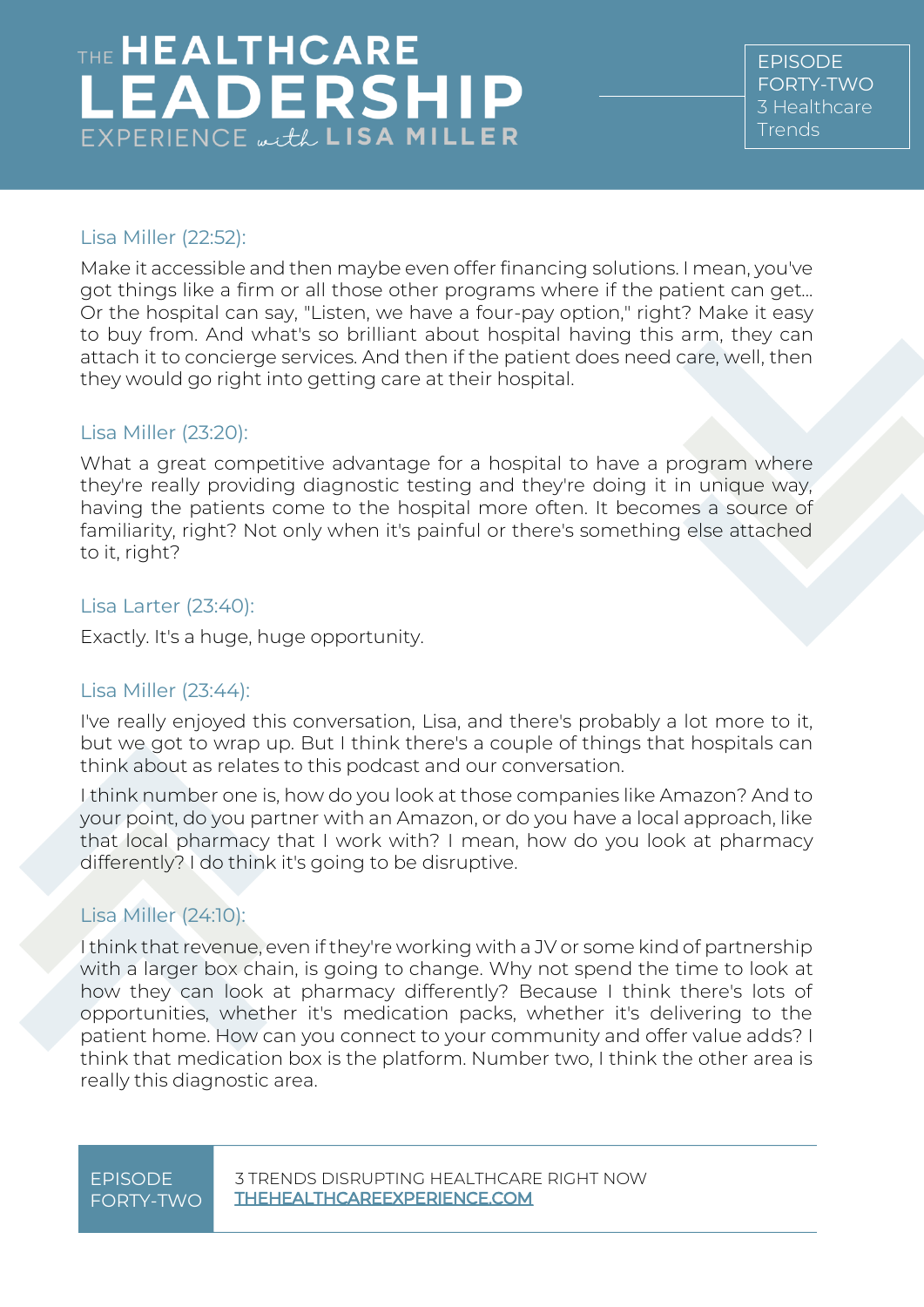EPISODE FORTY-TWO [3 Healthcare](https://www.thehealthcareleadershipexperience.com/3-trends-disrupting-healthcare-right-now-episode-42/)  [Trends](https://www.thehealthcareleadershipexperience.com/3-trends-disrupting-healthcare-right-now-episode-42/)

### Lisa Miller (24:41):

How can hospitals bring in a way that they create a for-profit arm and look at diagnostic testing, again, whether that's a full body MRI, which is a really important test to see if there's anything going on? Hospitals can offer that cheaper than anybody can, right? Certainly out of pocket though. Number two is, there some lab testing, saliva testing? Look, people are going out to 23andMe. Like you mentioned, COVID test. I mean, what can hospitals do? Build a program. Make it easy. Reach out to different companies that are cutting edge.

### Lisa Miller (25:15):

Look what your competitors are doing. Look what the market is doing. Create a program. You can reach out to me. We're working with hospitals and really helping them to think differently, and I think that's the uniqueness at VIE is that we see what's going on in the marketplace and we can bring those innovations or that thinking in different ways to hospitals. They're taking advantage of this large healthcare marketplace.

### Lisa Miller (25:39):

There's no reason why healthcare system or hospital has to suffer with low margins, when there's large companies like Amazon, investors and PEs, that are getting involved in the diagnostic world. Why does this hospital have to have a low margin when there's such high margin opportunities available to them? That's my message to everyone.

### Lisa Larter (25:59):

I agree. Take advantage of the opportunities and you'll actually improve your patient experience.

### Lisa Miller (26:05):

Absolutely. Because they'll feel like the hospital is that full-service provider of care. They'll know that their hospital is on the cutting edge. They don't have to travel. They can really use their hospital as that full experience.

So I want to thank you, Lisa, for being on the show again this week.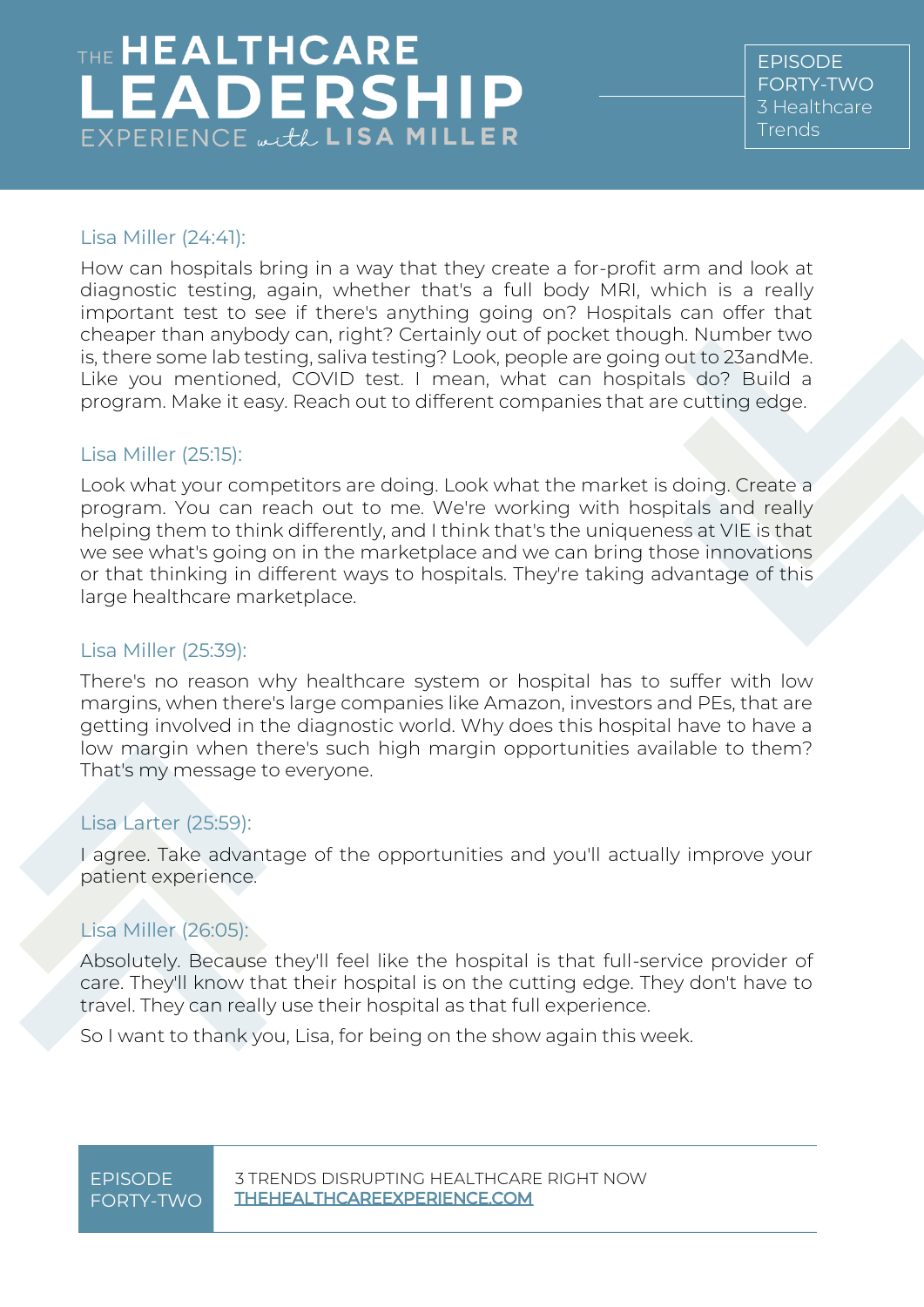EPISODE FORTY-TWO [3 Healthcare](https://www.thehealthcareleadershipexperience.com/3-trends-disrupting-healthcare-right-now-episode-42/)  **[Trends](https://www.thehealthcareleadershipexperience.com/3-trends-disrupting-healthcare-right-now-episode-42/)** 

### Lisa Larter (26:23):

Thank you for having me.

### Lisa Miller (26:25):

I am looking forward to lots more shows with you and your perspective. You really have a unique view of healthcare, which I enjoy and I know our listeners enjoy. We appreciate you being on the show very much.

### Lisa Larter (26:35):

Thank you for having me. It's always a pleasure.

### Lisa Miller (26:37):

Thank you for listening to The Healthcare Leadership Experience Radio Show on HealthCare Now Radio. I'm Lisa Miller, your host. Please join us every week on HealthCare Now Radio at 5:00 AM, 1:00 PM, and 9:00 PM, and other podcast apps. If you've got a topic or a subject that you would like us to discuss, please reach out to me. I'm on LinkedIn. I'm also available, you'll see my email on the show notes. We'd love to continue the is discussion in person, so please do reach out to me. Thank you.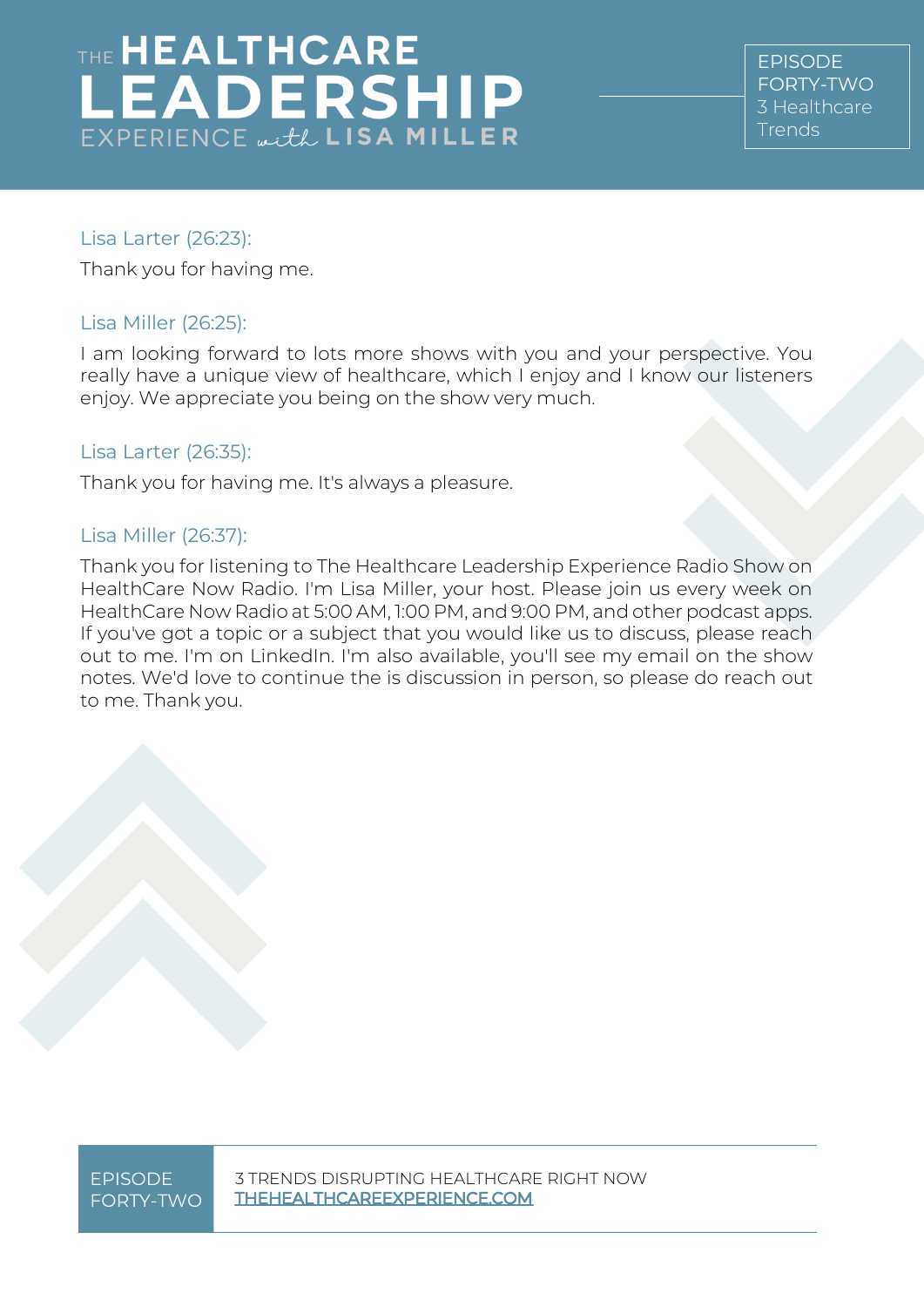EPISODE FORTY-TWO [3 Healthcare](https://www.thehealthcareleadershipexperience.com/3-trends-disrupting-healthcare-right-now-episode-42/)  [Trends](https://www.thehealthcareleadershipexperience.com/3-trends-disrupting-healthcare-right-now-episode-42/)

### Outroduction (27:06):

Thank you for joining Lisa Miller for this episode of The Healthcare Leadership Experience Radio Show sponsored by VIE Healthcare Consulting. If you enjoyed the show, subscribe so you can automatically get notified when new shows premier weekly.

Don't forget to leave us a review so more healthcare leaders like you can discover us. This show is on HealthCare Now Radio, Apple Podcast, Stitcher, Spotify, Pandora, and other major podcast platforms.

To reach out to Lisa personally, you can join the conversation on LinkedIn, where Lisa continues to have discussions on the business of healthcare. You can find links to Lisa's other social platforms in the show notes or at viahealthcare.com.

The Healthcare Leadership Experience Radio Show is the think differently communication for healthcare leaders, and we are honored to have you tune in.

Join us next week for another episode of The Healthcare Leadership Experience Radio Show.